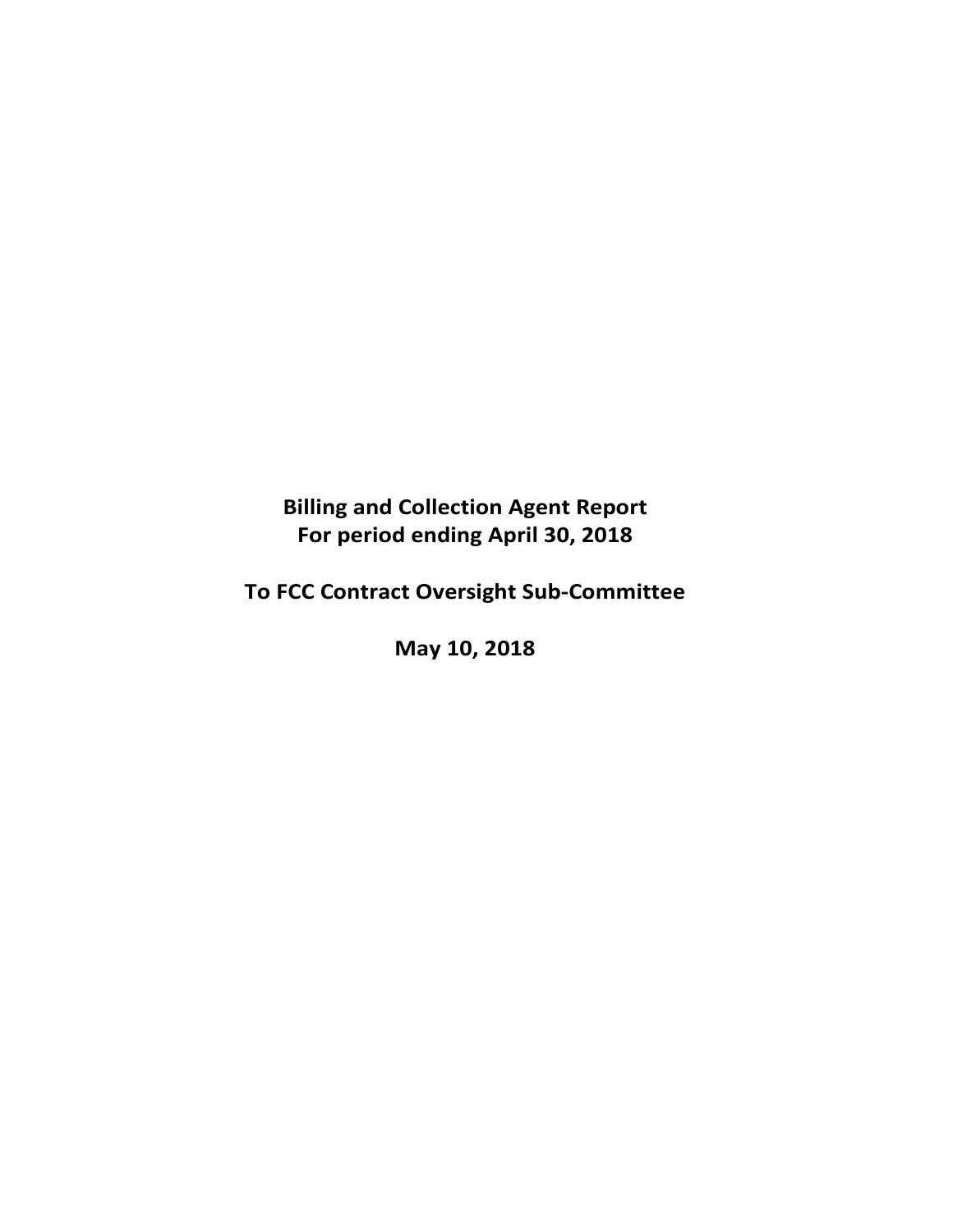## **NANPA FUND STATEMENT OF FINANCIAL POSITION April 30, 2018**

#### **Assets**

| Cash in bank                                               |         | \$ | 3,621,042  |  |  |  |  |  |  |
|------------------------------------------------------------|---------|----|------------|--|--|--|--|--|--|
| Receivables                                                |         |    |            |  |  |  |  |  |  |
| Receivable from US Carriers<br>150,767                     |         |    |            |  |  |  |  |  |  |
| Receivable from Canada<br>9,716                            |         |    |            |  |  |  |  |  |  |
| Receivable from Caribbean countries<br>17,868              |         |    |            |  |  |  |  |  |  |
| Receivables forwarded to Treasury for collection<br>81,091 |         |    |            |  |  |  |  |  |  |
| Allowance for uncollectible accounts<br>(108, 100)         |         |    |            |  |  |  |  |  |  |
| <b>Total assets</b>                                        |         |    | 3,772,384  |  |  |  |  |  |  |
| Less: Accrued liabilities                                  |         |    |            |  |  |  |  |  |  |
| Welch LLP                                                  | 28,410  |    |            |  |  |  |  |  |  |
| <b>NEUSTAR Pooling 1K Block</b>                            | 298,538 |    |            |  |  |  |  |  |  |
| <b>NEUSTAR NANP Administration</b>                         | 187,332 |    |            |  |  |  |  |  |  |
| Data Collection Agent - USAC                               | 6,237   |    | (520, 517) |  |  |  |  |  |  |
| <b>Fund balance</b>                                        |         |    | 3,251,867  |  |  |  |  |  |  |

The Billing and Collection Agent contract was awarded to Welch LLP in April 2018. The contract is for a 5 year period from May 1, 2018 to April 30, 2023

Change order #4 Pooling Administration ‐ \$91,608 was provided for in the budget based on the proposal provided by NeuStar. \$48,086 was paid out for this change order in January 2018. Per the Pooling Administrator, that was the total cost for the change order. the remaining \$43,522 will not be billed.

As discussed in previous meeting, there are two additional change orders ‐ #6 and #7, which have been submitted to the FCC under the Pooling contract. The cost of these change orders have been provided for payment in August 2018. The change orders are for \$20,053 and \$37,333 respectively.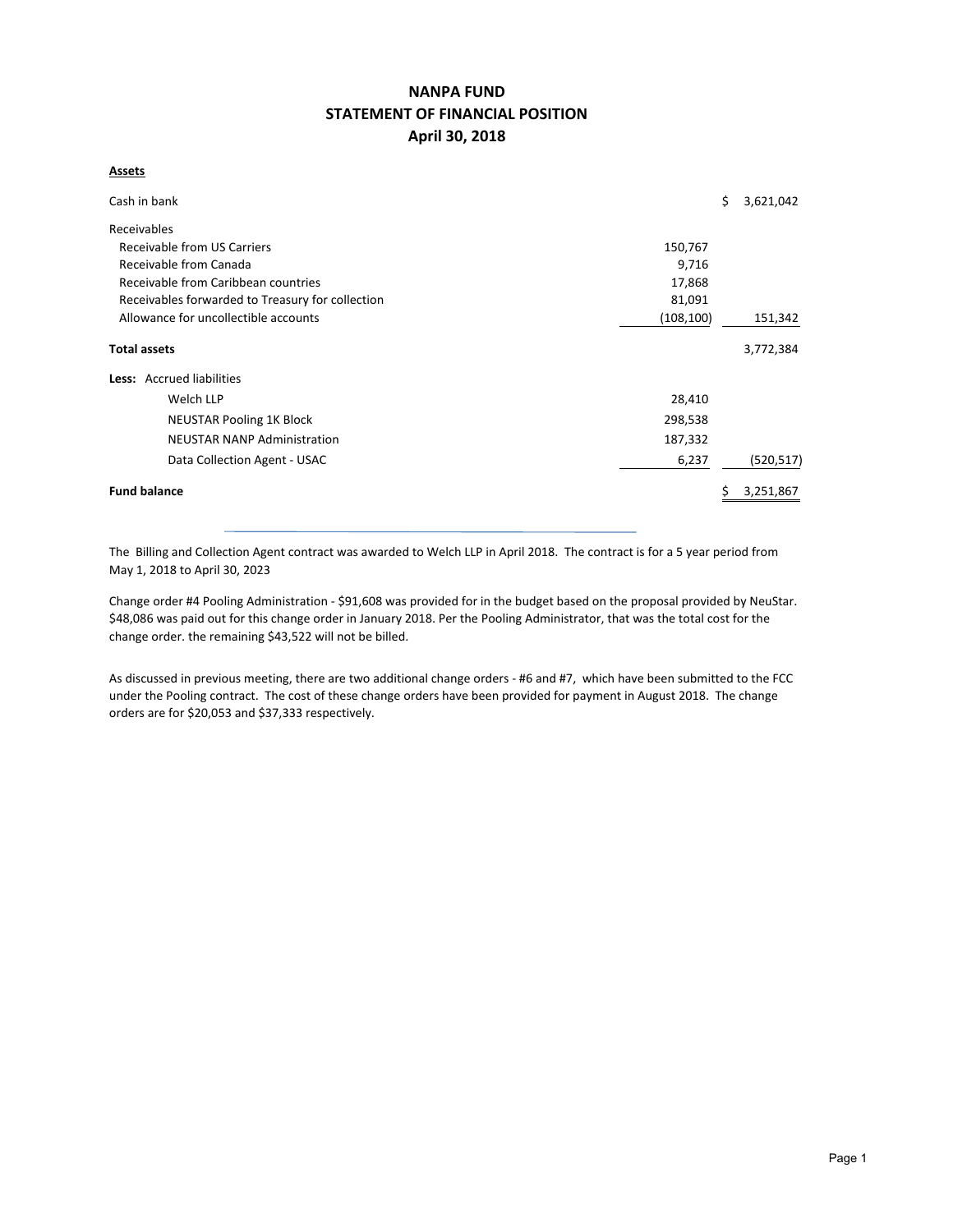#### **NANP FUND FORECASTED STATEMENT OF CHANGES IN FUND BALANCE OCTOBER 2017 TO SEPTEMBER 2018**

|                                              |        | Actual     |                |               |               |               |               |           |               | <b>Budget</b> |            |                |                          |              |               | Variance between                               |
|----------------------------------------------|--------|------------|----------------|---------------|---------------|---------------|---------------|-----------|---------------|---------------|------------|----------------|--------------------------|--------------|---------------|------------------------------------------------|
|                                              |        | Oct-17     | <b>Nov-17</b>  | <b>Dec-17</b> | <b>Jan-18</b> | Feb-18        | <b>Mar-18</b> | Apr-18    | <b>May-18</b> | Jun-18        | $Jul-18$   | <b>Aug-18</b>  | $Sep-18$                 | <b>Total</b> | <b>Budget</b> | forecasted results and<br>budget at Sept 30/18 |
|                                              |        |            |                |               |               |               |               |           |               |               |            |                |                          |              |               |                                                |
| Revenue                                      |        |            |                |               |               |               |               |           |               |               |            |                |                          |              |               |                                                |
| <b>International Contributions</b><br>Canada | (1)    | 19,433     | 9,716          | 9,717         | 9,717         | 9,716         | 9,716         | 9,716     | 9,716         | 9,716         | 9,716      | 9,717          | $\sim$                   | 116,596      | 116,596       | $\sim$                                         |
| Caribbean countries                          | (1)    | 24,429     | $\sim$         | $\sim$        |               | $\sim$ $\sim$ | $\sim$        | $\sim$    | $\sim$        |               |            |                |                          | 24,429       | 24,429        |                                                |
| <b>Total International Contributions</b>     |        | 43,862     | 9,716          | 9,717         | 9,717         | 9,716         | 9,716         | 9,716     | 9,716         | 9,716         | 9,716      | 9,717          | $\sim$                   | 141,025      | 141,025       | $\sim$                                         |
| Domestic Contributions - US carriers         | (1)    | 5,718,956  | 184,162        | 183,850       | 178,191       | 354,142       | 150,876       | 152,907   | 156,423       | 156,423       | 156,423    | 156,423        | $\sim$                   | 7,548,776    | 7,506,473     | 42,303                                         |
| Late filing fees for Form 499A               | (2)    | (200)      | $\sim 10^{-1}$ | 200           | 100           | (200)         | 300           | 700.00    | $\sim$        | $\sim 10$     | $\sim$ $-$ | $\sim$         | 65,000                   | 65,900       | 65,000        | 900                                            |
| Interest income                              | (3)    | 1,174      | 1,765          | 1,811         | 2,086         | 3,123         | 2,509         | 3,323     | 417           | 416           | 416        | 416            | 416                      | 17,872       | 5,000         | 12,872                                         |
| <b>Total revenue</b>                         |        | 5,763,792  | 195,643        | 195,578       | 190,094       | 366,781       | 163,401       | 166,646   | 166,556       | 166,555       | 166,555    | 166,556        | 65,416                   | 7,773,573    | 7,717,498     | 56,075                                         |
|                                              |        |            |                |               |               |               |               |           |               |               |            |                |                          |              |               |                                                |
| <b>Expenses</b>                              |        |            |                |               |               |               |               |           |               |               |            |                |                          |              |               |                                                |
| NANPA Administration                         | (4)    | 187,332    | 188,789        | 187,332       | 187,332       | 188,562       | 187,332       | 187,332   | 195,484       | 270,484       | 195,484    | 195,484        | 195,484                  | 2,366,431    | 2,420,813     | (54, 382)                                      |
| 1K Block Pooling                             | (5)    | 255,804    | 257,795        | 254,315       | 303,465       | 257,581       | 282,672       | 255,205   | 258,989       | 258,989       | 258,989    | 258,989        | 258,989                  | 3,161,782    | 3,199,475     | (37, 693)                                      |
| Pooling Change Order 3 B                     |        |            |                |               |               |               |               |           |               |               |            |                |                          |              |               |                                                |
| - CLIN 15                                    | (5)(a) | 211,750    | 211,750        | $\sim$        |               |               |               |           |               |               |            |                |                          | 423,500      | 423,500       |                                                |
| - CLIN 16                                    | (5)(b) | 2,052      | 2,679          | $\sim$        |               |               |               |           |               |               |            |                |                          | 4,731        | 14,535        | (9,804)                                        |
| - CLIN 17                                    | (5)(b) | $\sim$     | $\sim 100$     | 43,333        | 43,333        | 43,333        | 43,333        | 43,333    | 43,333        | 43,333        | $\sim$     | $\sim$         | $\overline{\phantom{a}}$ | 303,331      | 303,331       |                                                |
| Pooling Change Order #6                      | (5)(c) | $\sim$     |                | $\sim$        |               | $\sim$        |               | $\sim$    | $\sim$        | $\sim$        | $\sim$     | 20,053         |                          | 20,053       |               | 20,053                                         |
| Pooling Change Order #7                      | (5)(d) | $\sim$     |                | $\sim$        |               |               |               |           | $\sim$        |               |            | 37,333         | $\sim$                   | 37,333       |               | 37,333                                         |
| <b>Billing and Collection</b>                |        |            |                |               |               |               |               |           |               |               |            |                |                          |              |               |                                                |
| Welch LLP                                    | (6)    | 28,410     | 28,410         | 28,410        | 28,410        | 28,410        | 28,410        | 28,410    | 28,410        | 28,410        | 28,410     | 28,410         | 28,410                   | 340,920      | 340,920       |                                                |
| Data Collection Agent                        | (7)    | 6,843      | 6,927          | 5,798         | 7,113         | 6,253         | 6,593         | 6,462     | 6,237         | 6,237         | 6,237      | 6,237          | 6,451                    | 77,388       | 74,844        | 2,544                                          |
| <b>Annual Operations Audit</b>               | (8)    | $\sim$ $-$ | $\sim$ $-$     | $\sim$        | 47,000        | $\sim$        | $\sim$        | $\sim$    | $\sim$        | $\sim$        | $\sim$     |                |                          | 47,000       | 47,000        |                                                |
| <b>Bank Charges</b>                          | (9)    | 4,346      | 7,194          | 3,729         | 3,026         | 2,803         | 2,362         | 2,861     | 3,167         | 3,166         | 3,166      | 3,166          | 3,166                    | 42,152       | 38,000        | 4,152                                          |
| Carrier Audits                               | (10)   | $\sim$ $-$ | $\sim$         | $\sim$        | $\sim$        | $\sim$        | $\sim$        | $\sim$    | $\sim$        | $\sim$        | $\sim$     | <b>Section</b> |                          | $\sim$       | 200,000       | (200,000)                                      |
| Bad debt expense                             | (11)   | (5, 522)   | (6, 919)       | 32,260        | 6,680         | (302)         | (871)         | 544       | 3,333         | 3,333         | 3,333      | 3,333          | 3,333                    | 42,535       | 40,000        | 2,535                                          |
| <b>Total expenses</b>                        |        | 691,015    | 696,625        | 555,177       | 626,359       | 526,640       | 549,831       | 524,147   | 538,953       | 613,952       | 495,619    | 553,005        | 495,833                  | 6,867,156    | 7,102,418     | (235, 262)                                     |
| Net revenue (expenses)                       |        | 5,072,777  | 500,982)       | 359,599)      | 436,265) (    | 159,859)      | 386,430)      | 357,501)  | 372,397)      | 447,397)      | 329,064)   | 386,449) (     | 430,417)                 | 906,417      | 615,080       | 291,337                                        |
| <b>Opening fund balance</b>                  |        | 379,726    | 5,452,503      | 4,951,521     | 4,591,922     | 4,155,657     | 3,995,798     | 3,609,368 | 3,251,867     | 2,879,470     | 2,432,073  | 2,103,009      | 1,716,560                | 379,726      | 384,920       | (5, 194)                                       |
| <b>Closing fund balance</b>                  |        | 5,452,503  | 4,951,521      | 4,591,922     | 4,155,657     | 3,995,798     | 3,609,368     | 3,251,867 | 2,879,470     | 2,432,073     | 2,103,009  | 1,716,560      | 1,286,143                | 1,286,143    | 1,000,000     | 286,143                                        |
| Fund balance makeup:                         |        |            |                |               |               |               |               |           |               |               |            |                |                          |              |               |                                                |
| Contingency                                  |        | 1,000,000  | 1,000,000      | 1,000,000     | 1,000,000     | 1,000,000     | 1,000,000     | 1,000,000 | 1,000,000     | 1,000,000     | 1,000,000  | 1,000,000      | 1,000,000                | 1,000,000    | 1,000,000     |                                                |
| Surplus                                      |        | 4,452,503  | 3,951,521      | 3,591,922     | 3,155,657     | 2,995,798     | 2,609,368     | 2,251,867 | 1,879,470     | 1,432,073     | 1,103,009  | 716,560        | 286,143                  | 286,143      |               |                                                |

5,452,503 4,951,521 4,591,922 4,155,657 3,995,798 3,609,368 3,251,867 2,879,470 2,432,073 2,103,009 1,716,560 1,286,143 1,286,143 1,000,000

**(1)** The US carrier contributions for the period from October 2017 to September 2018 and the International contributions are based upon actual billings.

(2) These fees represent the \$100 late filing fee charged to those companies that do not file the Form 499A by the due date.

**(3)** Interest income projections are estimates

(4) The NANPA Administration contract expires July 8, 2017. The cost for NANPA administration is an estimate based on the last option year plus a 3% increase. The percentage represents the average yearly increase over the contract. It also includes the anticipated cost of change order #7

(5) The 1K Block Pooling Administration contract expires July 14, 2017. The cost for Pooling Administration is provided for based on the amount provided in the final option year of the contract. The costs included anticipa

(5)(a) CLIN 15 is for the period March 22 to November 22, 2017 a cost of \$748,500. \$325,000 will be billed evenly between April and September 2017 with the remaining balance to be billed in the 2017/18 period.

**(5)(b)** CLIN 16 is for the period July 31 to November 24, 2017 and is not to exceed \$29,070. Budgeted for evenly over the months of August to November 2017

**(5)(b)** CLIN 17 is for the period November 24, 2017 to June 30, 2018 at \$43,333/month ‐

**(5)(c)**Pooling CO #6 addresses INC changes to the Thousands‐Block Pooling Administration Guidelines (2,544)

**(5)(d)** Pooling CO #7 addresses INC changes to the Guidelines related to Pooling Administration activities when a code holder voluntarily returns or abandons an NXX code.

**(6)** The cost of B&C Agent is based on the current interim contract with Welch LLP

**(7)** The expense for the Data Collection Agent is based on estimate of costs by USAC.

**(8)** The expense for the annual operations audit performed by Ernst & Young LLP is based on the quote given.

**(9)** Bank fees are an expense to the Fund.

**(10)** The budget allowed \$200,000 for carrier audits.

**(11)** The allowance covers all accounts considered potentially uncollectible at April 30, 2018.

#### **Assumptions: Reconciliation of forecast at September 30, 2018 to budget**

| Budgeted fund balance at September 30, 2018 - contingency                                                                                                                              | 1,000,000            |
|----------------------------------------------------------------------------------------------------------------------------------------------------------------------------------------|----------------------|
| Decrease in opening fund balance between budget period and actual                                                                                                                      | (5, 194)             |
| Additional billings over estimate from budget                                                                                                                                          | 42,303               |
| Late filing fees (reversal) for Form 499A                                                                                                                                              | 900                  |
| Underestimate of interest earned to date compared to budget                                                                                                                            | 12,872               |
| Pooling change order 3B -difference between budget and actual                                                                                                                          | 9,804                |
| NANP Admin - difference between budget and actual contract extension awarded and<br>due to variable travel costs                                                                       | 54,382               |
| Decrease in B&C Agent costs                                                                                                                                                            |                      |
| Data Collection fees - Adjustment to actual from budget                                                                                                                                | (2, 544)             |
| Bad debts - Adjustment to actual from budget                                                                                                                                           | (2, 535)             |
| IK Block Pooling - difference between budget and actual contract awarded due to variable<br>travel costs and lower amount paid for change ordder #4<br>Pooling change orders #6 and #7 | 37,693               |
| Carrier audits that will not be performed                                                                                                                                              | (57, 386)<br>200.000 |
| Operations Audit - Adjustment to actual from budget                                                                                                                                    |                      |
| Bank fees - Adjustment to actual from budget                                                                                                                                           | (4, 152)             |
| <b>Enrecasted fund halance at Sentember 30, 2018</b>                                                                                                                                   | 1 286 143            |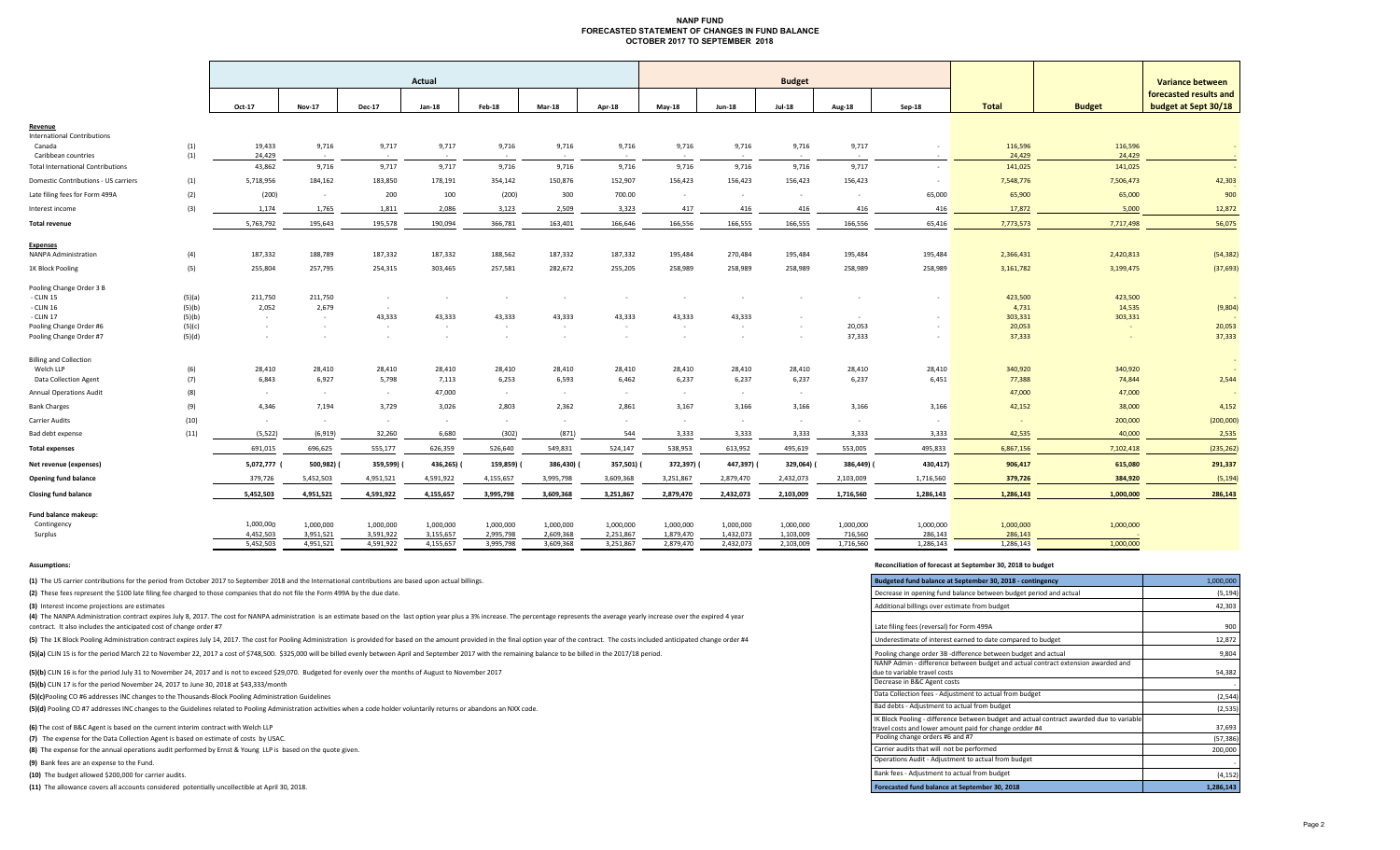#### **CURRENT AND FORECASTED LIABILITIES**

|                                                                                 |               |               | Current       |         |         |         |               |         |
|---------------------------------------------------------------------------------|---------------|---------------|---------------|---------|---------|---------|---------------|---------|
|                                                                                 |               |               | <b>Apr-18</b> | May-18  | Jun-18  | Jul-18  | <b>Aug-18</b> | Sep-18  |
| <b>NEUSTAR - NANPA Administration</b>                                           |               |               | 187,332       | 195,484 | 270,484 | 195,484 | 195,484       | 195,484 |
| - Payment authorized by the FCC in April<br>March 2018                          | \$<br>187,332 |               |               |         |         |         |               |         |
| - Authorization by the FCC has not been received for payment                    |               |               |               |         |         |         |               |         |
| April 2018                                                                      |               | \$<br>187,332 |               |         |         |         |               |         |
| <b>NEUSTAR -1K Block Pooling</b>                                                |               |               | 298,538       | 302,322 | 302,322 | 258,989 | 316,375       | 258,989 |
| - Payment authorized by the FCC in April                                        |               |               |               |         |         |         |               |         |
| March 2018                                                                      | \$<br>326,005 |               |               |         |         |         |               |         |
| - Authorization by the FCC has not been received for payment                    |               |               |               |         |         |         |               |         |
| April 2018                                                                      |               | \$<br>298,538 |               |         |         |         |               |         |
| Welch LLP - Billing & Collection Agent                                          |               |               | 28,410        | 28,410  | 28,410  | 28,410  | 28,410        | 28,410  |
| - Payment authorized by the FCC in April                                        |               |               |               |         |         |         |               |         |
| March 2018                                                                      | \$<br>28,410  |               |               |         |         |         |               |         |
| - Authorization by the FCC has not been received for payment<br>April 2018      |               | \$<br>28,410  |               |         |         |         |               |         |
| <b>USAC - Data Collection Agent</b><br>- Payment authorized by the FCC in April |               |               | 6,237         | 6,237   | 6,237   | 6,237   | 6,237         | 6,451   |
| March 2018                                                                      | \$<br>6,461   |               |               |         |         |         |               |         |
| - Authorization by the FCC has not been received for payment<br>April 2018      |               | \$<br>6,237   |               |         |         |         |               |         |
| <b>Carrier audits</b>                                                           |               |               |               |         |         |         |               |         |
| <b>Bank Fees</b>                                                                |               |               |               | 3,167   | 3,166   | 3,166   | 3,166         | 3,166   |
| Total                                                                           |               |               | 520,517       | 535,620 | 610,619 | 492,286 | 549,672       | 492,500 |